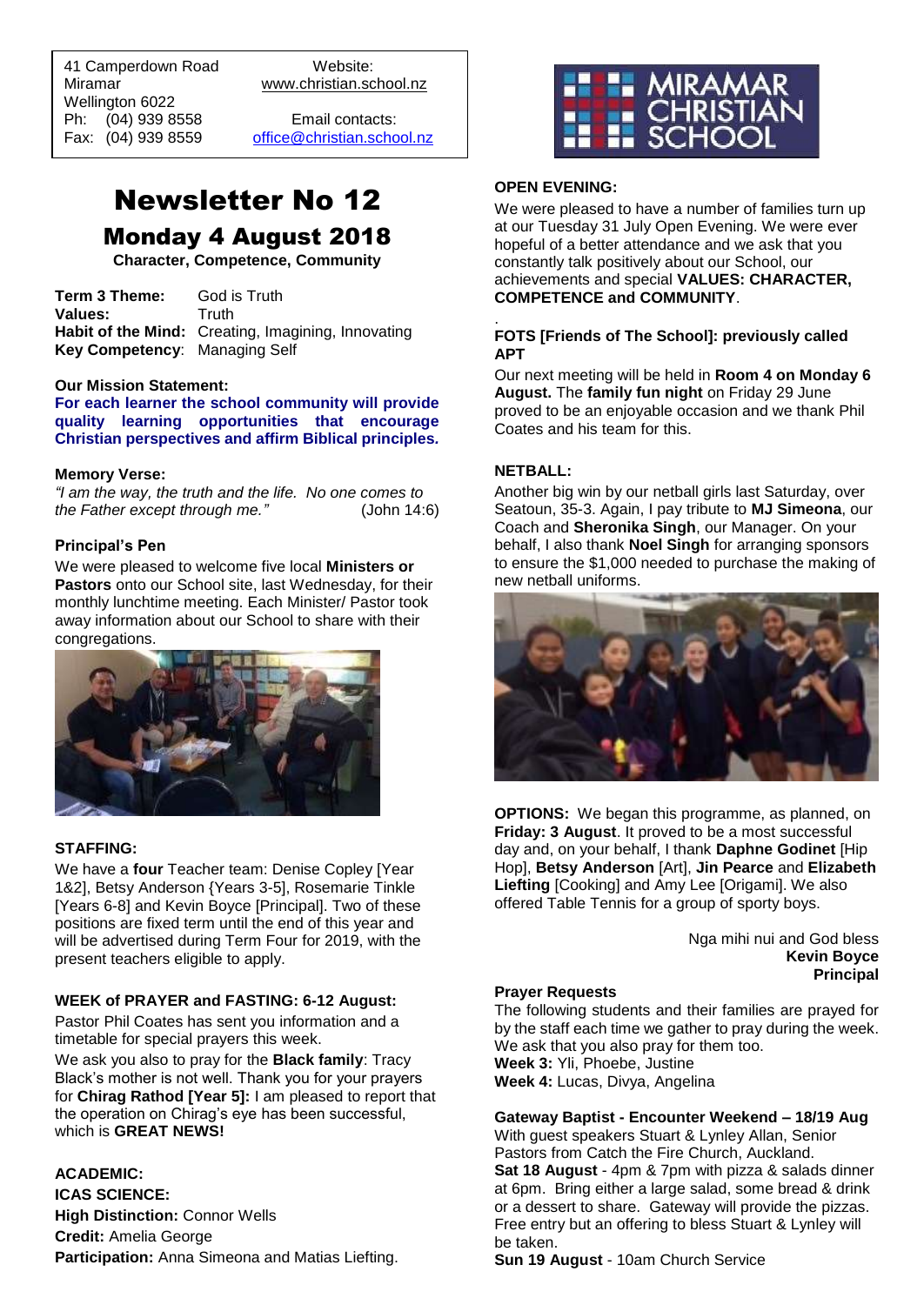#### **2018 Invoices**

**Class Costs** – these invoices are now **OVERDUE.** We are waiting for **2 families** to either pay in full or set up a regular payment. We ask that you do this as soon as possible please.

**Term 1 PE Programme** – these invoices are now **OVERDUE.** We are waiting for **7 families** to either pay in full or set up a regular payment. We ask that you do this as soon as possible please.

**Term 2 Swimming Programme** – these invoices were sent home last Friday and **payment is due on 31 August 2018** please**.**

#### **Otago Problem Challenge:**

Kim was born in 1995 and Jim was born two years later. In what year will their ages add up to 100? **Answer from last newsletter**: Tanya paid with the most coins.

#### **Fundraiser – Entertainment Membership**

*We have now sold enough memberships for this fundraiser to be a success* – thanks to all of those who have bought a membership for your support, its much appreciated! Memberships are still available for anyone wanting to purchase one by using the online link below. Your purchase of an Entertainment Membership supports Miramar Christian School by contributing to our fundraising. Help us achieve our goal by sharing the following link with your friends and family: [www.entertainmentbook.co.nz/orderbooks/104x302](http://www.entertainmentbook.co.nz/orderbooks/104x302)

#### **After School Caregiver Required**

Reliable high school/uni student wanted to support after school care for two kids under 6. Grandparents would love your help with routines including bath times. Rate \$15-20 per hour with negotiation. For more information please contact Anna Abernethy 021 214 9580.

## SCHOOL DIARY

| <b>Every Mon</b>      | Swimming p.m.                             |
|-----------------------|-------------------------------------------|
| <b>Every Tue/Thur</b> | Wheels Day                                |
| <b>Every Tues</b>     | Guitar Music Lessons, 9:30am - 1:30pm     |
| <b>Every Wed</b>      | Subway ordered lunch (optional)           |
| <b>Every Wed</b>      | Principal's Assembly, 12:20pm             |
| <b>Every Wed</b>      | Robotics p.m.                             |
| <b>Every Wed</b>      | Prayer Group, School Hall, 2.20pm         |
| <b>Every Thurs</b>    | Technicraft (Yrs 7-8)                     |
| <b>Every Fri</b>      | Piano Music Lessons, 8:30am - 1:30pm      |
| <b>Every Sun</b>      | 10am Gateway Baptist Church - all welcome |
| <b>August</b>         |                                           |
| Monday 6              | FOTS Mtg, 2pm, Rm 4                       |
| Mon 13 - Thur 23      | <b>Watties Cans for Good Promotion</b>    |
| Tuesday 14            | <b>ICAS Math</b>                          |
| Wednesday 15          | <b>Teacher Strike - School Closed</b>     |
| Friday 17             | Options p.m.                              |
| Monday 20             | BoT Mtg, 6:30pm, Room 4                   |
| Thursday 23           | EZ Swimming @ Aquatic Centre              |
| Tuesday 28            | Kauri - Library Visit (11am)              |
| Friday 31             | Mufti Day - gold coin donatin             |
| Friday 31             | Options p.m.                              |

### **FREE Incredible Years Parenting Programme**

The Incredible Years basic parenting programme is for parents and caregivers of children 3–8 years old. It is designed to develop positive family relationships and empower parents to make changes and to manage difficult behaviour. Registrations can be completed through [http://www.incrediblefamilies.org.nz/incredible](http://www.incrediblefamilies.org.nz/incredible-years/register/)[years/register/](http://www.incrediblefamilies.org.nz/incredible-years/register/)

#### **Newtown**

Tues 7<sup>th</sup> August -20<sup>th</sup> November Morning 9.30am - 12.00 noon Venue to be confirmed

### **Porirua**

Tues 7<sup>th</sup> August -20<sup>th</sup> November Evening 6.30pm -9.00pm Te Wānanga o Aotearoa - Porirua **Incredible Years Autism Spectrum Course** 

10<sup>th</sup> August- 7th December 10.00am-12:30 pm Central Wellington Venue to be confirmed





## **Raising confident** and resilient children with Jenny Hale Contrasert, markers is the last unit to the data served provided to the<br>stress since receiver from setting de children con too herbored to the<br>Ble cred grow up to Ferrer is 'com-do' attitude. **The St.**

Events

einy, A August<br>Štreet Church - City Iocation, 9 Hanks Street, Mo.<br>- Doon: open<br>- Yum - Jenny's presentation.<br>per person | 315 per couple

s duranten plenne soldaat Mal Lie<br>spraak og se sterre OS 200.7/17<br>lis The Sheet Church

THE STREET